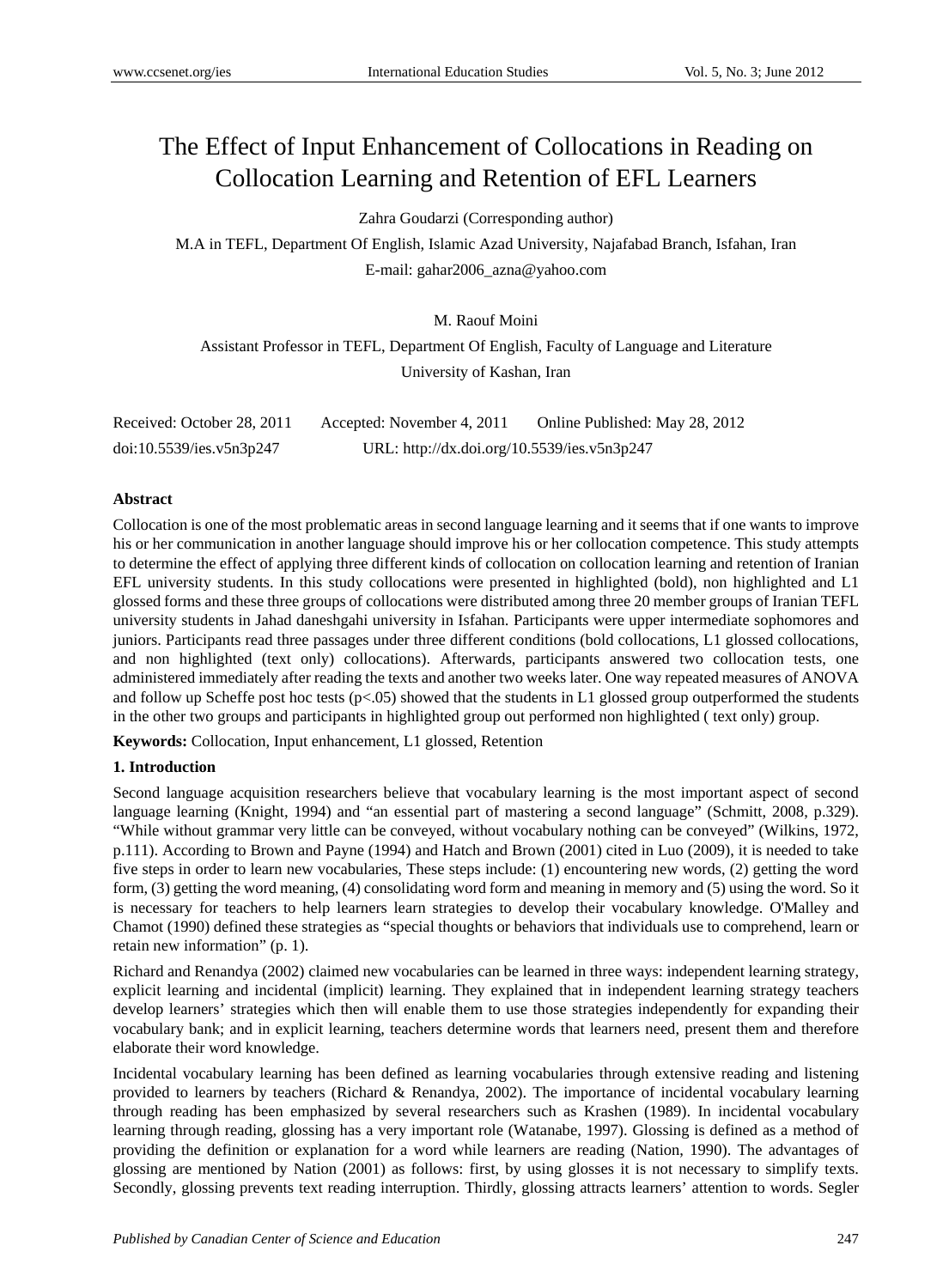(2001) introduced different kinds of glosses as: L1 glossed where the definition is provided in first language, L2 glossed where the definition is provided in second language and multiple choice glossed in which students should choose the correct definition among two or more than two definitions.

## **2. Collocation**

Based on aforementioned ideas it is obvious that lots of vocabulary teaching and learning researches have been done so far, and in some of these researches, the importance of word combination, which, is usually referred to as formulaic language has also been emphasized (Conklin & Schmitt, 2007). It is claimed that formulaic language generates one third to one half of the used language (Howarth, 1998). Benson, Benson and Ilson (1986) argued that formulaic language contains free word combination in which the meaning of a whole is obtained by summing the meaning of the constituent words, Idioms that are fixed word combinations e.g., *to kick the bucket* and the meaning of the whole cannot be realized from the meaning of the constituent words, and collocations.

McIntosh, Ben and Richard (2009) defined collocations as "the way words combine in a language to produce natural sounding speech and writing" (p. v). Shehata, (2008) argued that "the origin of the term collocation is the Latin verb *collocare,* which means *to set in order/to arrange".* The term collocation was first introduced by Firth (1957) who is known as the father of collocation and he defined it as "the company that words keep" (p.183) (Shehata, 2008). According to Cowie and Howarth's model (1996) there can be a continuum containing four categories of collocations:

1) Free combinations: the meaning of free combination is interpreted from the literal meaning of individual elements (open a window).

2) Restricted collocations: a restricted collocation is more limited in the selection of compositional elements and usually has one component used in a specialized context (meet the demand).

3) Figurative idioms: a figurative idiom has a metaphorical meaning as a whole that can somehow tell its literal interpretation (call the shot).

4) Pure idioms: a pure idiom is a single unit whose meaning is totally unpredictable from the meaning of its components (spill the beans).

McCarthy (1990) claimed that "in vocabulary teaching there is a high importance of collocations", also that "the relationship of collocation is fundamental in the study of vocabulary, and collocation is an important organizing principle in the vocabulary of any language" (p.12) (Higuchi, 1999).

It seems that proficiency in language learning is related to collocation knowledge. Lewis (2000) argued that increasing learners' collocation competence is the way to improve their language as a whole. Language learners need to gain collocation competence in order to become language proficient (Hussein, 1990). Lewis (2000) claimed that the learning chunks of words helps language learners develop their communicative competencies better than learning words in isolation (Shehata, 2008).

## **3. Input Enhancement**

In second language learning Krashen (1981) made a distinction between conscious process of learning and unconscious process of acquiring knowledge (Schmidt, 1995). Schmidt (1995) discussed there are three different senses of the term 'consciousness' as it is used in SLA theory: levels of perception, noticing and understanding. According to Schmidt (1995), levels of 'perception' could be defined as levels of obtaining and processing information. Schmidt defined 'noticing' as rehearsal in short term memory, and by 'understanding' he referred to rule understanding.

According to Schmidt's noticing hypothesis (1994), noticing L2 features in the written or spoken input to which L2 learners are exposed through reading or listening is "necessary and sufficient for conversion of input into intake for second language learning to take place" (p.17). Input is defined as "language sources that are used to initiate the language learning process" (Richards & Renandya, 2002, p.157) and intake is defined as "that subset of input that is comprehended and attended to in some ways, It contains the linguistic data that is made available for acquisition" (Richards & Renandya, 2002, p.158). Sharwood Smith (1993) introduced a way to transfer input to intake. Sharwood Smith (1993) introduced input enhancement in which learners' attention is focused on specific aspects of input and because of this attention, input will change into intake. Smith (1993) introduced also two types of input enhancement: positive and negative. Positive input enhancement highlights the correct forms in the input, such as visual input enhancement of a reading text in which target forms are bold, underlined, capitalized or italicized. Negative input enhancement would highlight error forms, an example of this would be error flags. Lim (2007) mentioned that the basic method of the enhancement is to increase the visual salience of the target form by applying a mixture of different formatting techniques (e.g. bolding, capitalizing, and underlining) which in some studies may be accompanied by an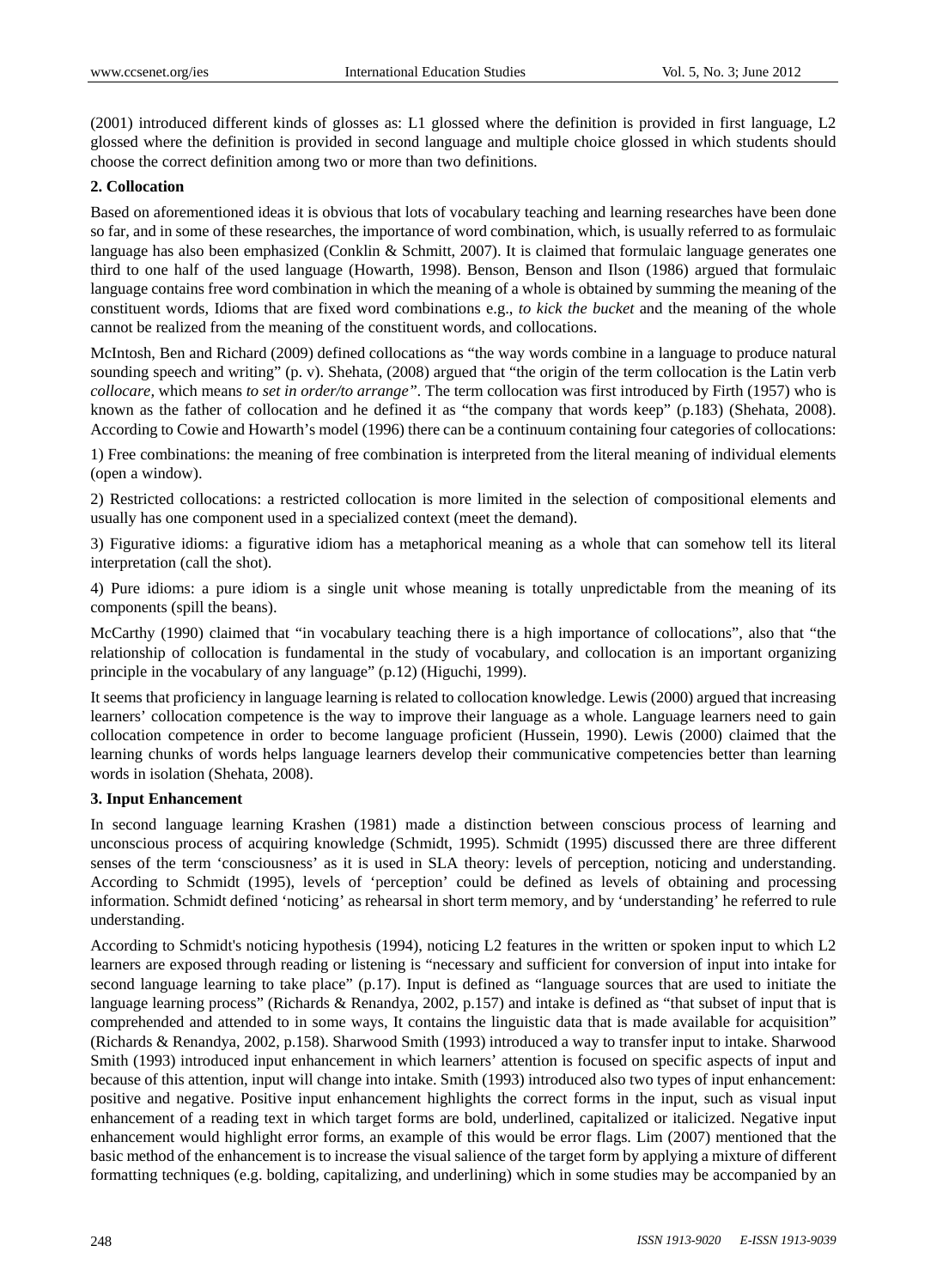explicit mention to the learners to attend to the highlighted form.

## **3. Literature Review**

#### *4.1 Glossing and Vocabulary Learning*

Hulstijin, Hollander and Greidanus (1996) examined the effectiveness of glosses on incidental vocabulary learning. They studied the influence of marginal glosses, dictionary use, and the reoccurrence of unknown words on incidental vocabulary learning. Seventy eight Dutch students who learned French as L2 read a French story that had been adapted under one of these three conditions: marginal L1 glosses, bilingual dictionary use, text-only (no glosses and no use of dictionary). After reading learners were tested for their recall of 16 words that had appeared once or three times in the text. The results showed that word occurrence frequency had positive effects on vocabulary learning. They also found that marginal glosses (L1) were more effective than bilingual dictionary use or a text-only condition. L1 glossed group outperformed the other two groups.

Miyasako (2002) investigated the effectiveness of L1 and L2 single and multiple-choice glosses. One hundred and eighty seven Japanese students were divided into six groups: (1) L2 (English) multiple-choice gloss; (2) L1 (Japanese) multiple-choice gloss; (3) L2 (English) single gloss; (4) L1 (Japanese) single gloss; (5) No gloss; and (6) Control group (no reading). Participants read a 504-word text with 20 glossed words. They had two tests; one immediately after reading the text and the other 18 days later. The test was a multiple-choice test in which each target word was followed by four choices and the subject had to choose the most appropriate definition. Results showed that L2 glossed groups outperformed L1 glossed groups with multiple-choice and single glosses in the immediate test. There was no difference between the two types of glosses; multiple choice and single, in vocabulary learning.

Some others compared the effects of L1 glosses with L2 glosses on incidental vocabulary learning (Jacobs, DuFon, & Fong, 1994; Chen, 2002). Jacobs et al. (1994) compared L1 with L2 glosses with eighty-five English-speaking subjects studying Spanish as a second language. They read a Spanish text under three conditions: (1) L1 (English) gloss; (2) L2 (Spanish) gloss; and (3) No gloss. Thirty two glossed words were included. After reading the text, they received two vocabulary tests: one immediately after the reading and the other four weeks later. The results showed that there was no significant difference between L1 and L2 glosses.

Chen (2002) also investigated the effect of L1 glossed and L2 glossed on vocabulary learning with Taiwanese participants studying English as a second language. Eighty-five college freshmen were divided into three groups: L1 glossed (Chinese), L2 glossed (English), and No glossed. They read a 193- word English text with 20 glossed words. Results of this study showed that the difference between L1 and L2 glossed groups was not statistically significant and that the L2 glossed group outperformed the no glossed group.

#### *4.2 Teaching Collocation*

Learners' problem with L2 collocational use has been repeatedly reported, for example, (Biskup, 1992; Farghal & Obiedat, 1995; Zareie & Koosha, 2002; Koosha & Jafarpour, 2006). Biskup (1992) that is mentioned in Shokouhi and Mirsalari (2010) focused on finding the main causes of collocational errors in advanced learners. To that end, she conducted a comparative study to observe learners of English whose L1 was either 'genetically' close (German) or more distant (Polish) from English, in order to determine whether that distance would influence performance on L2 collocations. The participants, who were advanced students from both language groups, were asked to render native language collocations into English. After analyzing the data, Biskup observed that Polish language students relied more on their L1 but produced fewer incorrect variants than the German language participants. Whereas Polish learners of English appeared to rely on transfer, German learners of English seemed to look for more 'creative' strategies. She found that as the semantic field of a given L1 lexical item was wider, the interference was more. She also found that as the more synonyms an item had, the more difficulties learners encountered in producing a restricted collocation, and her last result was that learners were reluctant to transfer where L2 collocation was a word for word equivalent of L1 collocation. Her study showed that even L2 advanced learners have difficulties using collocations.

Gyllstad (2005) mentioned another study by Farghal and Obiedat (1995) on university students. A total of 57 Arab university students of English were tested for their knowledge of English collocations. Two groups were used, A and B. The aim of the study was to test knowledge of 22 common English collocations. The two groups were given separate tasks. Group A took an English fill-in-the-blank test with 11 items in which one member of a collocation pair was given, and one was missed, which meant to be supplied. Group B took a test in which Arabic sentences were meant to be translated into English. This test was based on the same target collocation material as the fill-in-the-blank test. Farghal and Obiedat found that 4 lexical simplification strategies were used. The use of synonymy was the most frequently used strategy by both groups when a correct collocation was not produced, followed by that of avoidance. The two other strategies identified were transfer and paraphrasing, used to varying extent by the two groups. The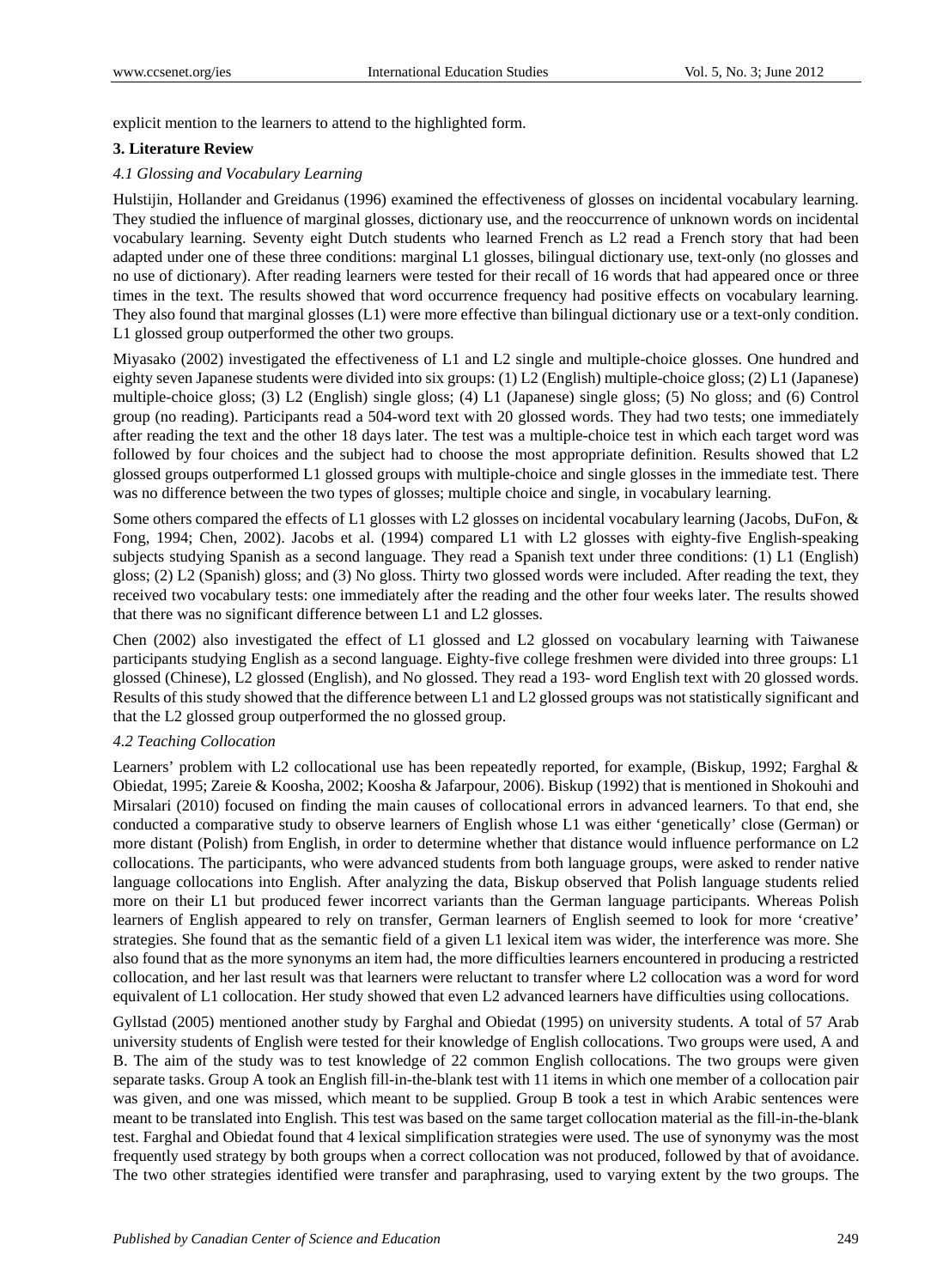conclusion drawn in the study was that L2 learners cannot cope easily with collocations.

Zareie and koosha (2002) found that Iranian EFL learners have problems with the production of English collocations. The study had two phases. In phase I, about 2400 pages of materials produced in English by 27 subjects were carefully studied and a list of collocational errors was extracted. The list was then analyzed and five patterns were found. In phase II, six cued production tasks were developed which were given to 64 subjects. They classified these collocational patterns into ten categories of which the collocations of prepositions are among the most problematic, and 'adjective + adverbs' and 'fixed expressions' rank among the least problematic for Iranian EFL students. Results showed that Iranian advanced learners of English have serious problems with English collocations (about 55 percent of the time). They concluded that knowledge of collocations was an essential part of achieving native like competence in English.

Another study that showed the difficulties language learners encounter learning English collocations is Koosha and Jafarpour's (2006) study. The research was done on 200 Iranian university students (in three Universities in Shahrekord) majoring in English. The subjects were then randomly divided into two groups. One group underwent the conventional treatment on prepositions and their collocational patterns in which prepositions and their collocational patterns were explicitly taught to the participants in English or Farsi. The second group (experimental group) received a data driven-based instruction (treatment) that was based on concordancing lines presented in KWIC format. The concordances were taken from the Brown Corpus Online (2005) which was searched by the Web Concordancer. Two completion tests on collocation of prepositions were administered as the pre-test and post-test to check the effects of the treatments. The results of the study showed the following results. First, the data driven learning approach proved to be highly effective in the teaching and learning of collocation of prepositions. Second, learners' performance on collocation of prepositions was shown to be positively related to their level of proficiency. Third, the analysis of errors of collocations indicated that Iranian EFL learners tended to carry over their L1 collocational patterns to their L2 production. Generally the results revealed that the Iranian students lacked collocation knowledge. Therefore it seems that collocations are L2 learners' serious problem and this problem needs to be solved.

# *4.3 Teaching Foreign Language through Input Enhancement*

Some studies showed the positive effect of enhanced written input on L2 target features learning. In a study by Shook (1994), 125 first and second year learners of Spanish contributed. The target forms were Spanish present perfect tense and relative pronouns written in larger font and bold form. Three groups were selected. The first group received text enhancement only. The second group received text enhancement with direction to pay attention to form and the third group was control group with no enhancement and no directions to pay attention to form. They were tested through a production test of relative pronouns, a production test of present perfect, a recognition test of relative pronouns, and a recognition test of present perfect. The results showed that the two text enhancement groups performed significantly better than the control group on all tasks, but no significant difference was found between those explicitly asked to attend to form and those without such directions.

Some studies showed no significant effect of enhanced input on L2 target features learning such as Leow (2001). In his study, 38 native English speaking first semester university learners of Spanish contributed. The target forms were formal imperative and command in Spanish. They were underlined and bold. The experimental group exposed to a typographically enhanced text and the control group had no textual enhancement. They received both immediate and delayed post tests. The tests were multiple choice recognition task of form, fill in the blank production task, eleven item comprehension task and think aloud protocols. The results showed no statistically significant difference between the enhanced and unenhanced groups in the amount of participants' reported noticing of the target form, text comprehension, and immediate and delayed posttest.

And some studies showed negative effect of enhanced written input on L2 target features learning. In a study by Overstreet (1998), fifty native English speaking third semester university learners of Spanish took part. The target form was imperfect tense in Spanish. They were underlined, bold and enlarged. Four groups were selected. The first group received familiar content and textual enhancement, second group received familiar content but no textual enhancement, the third group received unfamiliar content with textual enhancement and the fourth group received unfamiliar content with no textual enhancement. Students were tested through a true/false comprehension quiz in participants L2, a narration task of form and a circle the verb task. The results showed no positive effect for either content familiarity or textual enhancement on participants' intake of target form or comprehension, and they showed a negative effect for textual enhancement on meaning comprehension.

## **5. Statement of the Problem**

Several researches have explored EFL learners' knowledge of collocations (Bahns & Eldaw, 1993; Shei & Pain, 2000; Koya, 2005; Shehata, 2008). Many of them have reported insufficient collocation knowledge among EFL learners and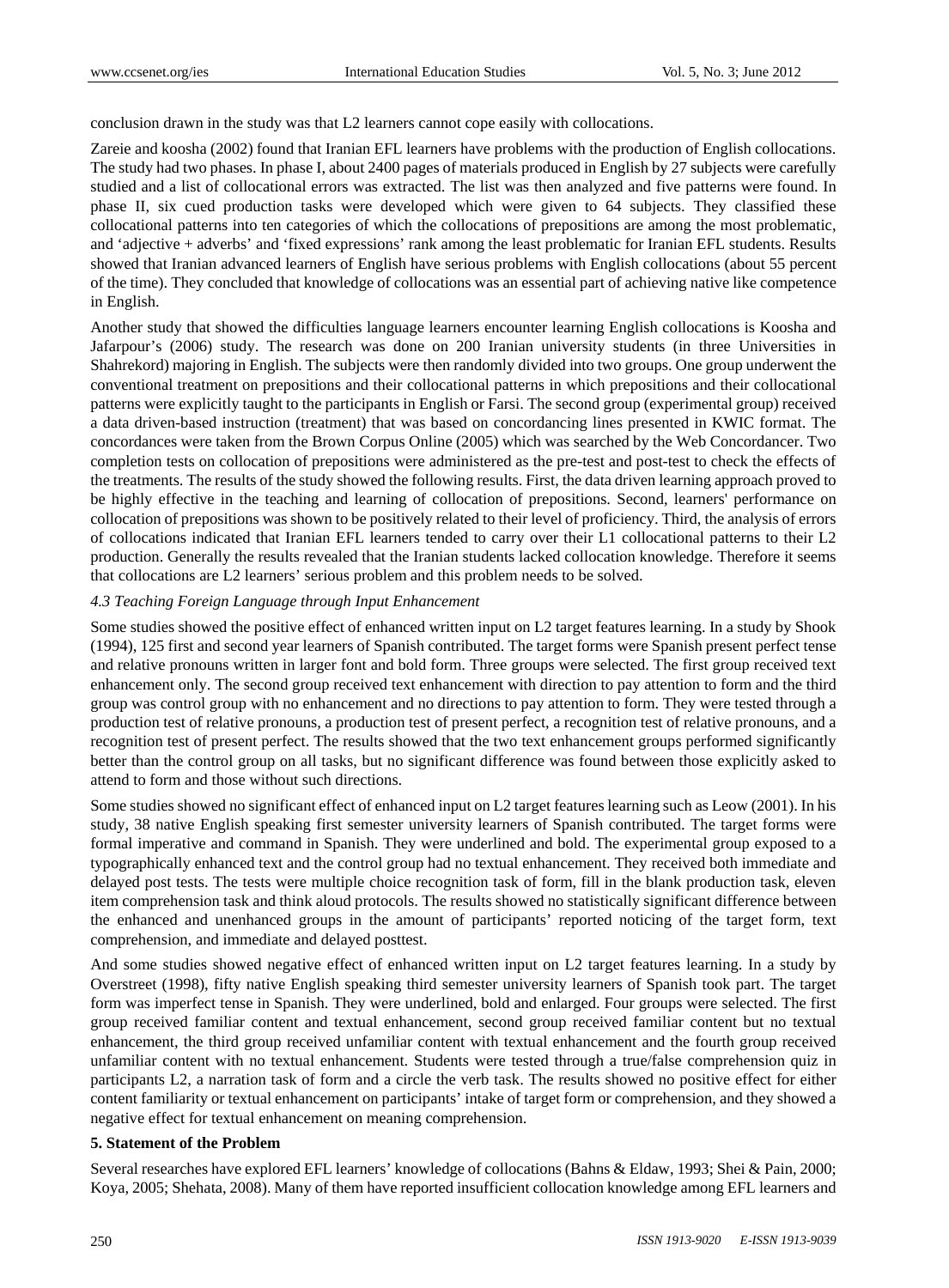confirmed that collocations create a challenge to language learners in EFL settings. Learners typically find it difficult to encounter collocations in EFL settings, since they are more accustomed to learning individual words that form collocations, and they are less frequently exposed to those words in the form of collocations (Farghal & Obiedant, 1995). It is obvious that learners need collocation both for language production and comprehension (McIntosh et al. 2009), but their collocation proficiency is limited and they face problem producing and comprehending them (Biskup, 1992; Farghal & Obiedat, 1995; Zareie & Koosha, 2002; Koosha & Jafarpour, 2006; Shokouhi & Mirsalari, 2010). It seems that it is difficult for EFL learners to cope with collocations effectively if collocations are not focused on and practiced. As EFL teachers, we all frequently observe students collocation errors. Students make errors such as *speak a story, eat water, do a mistake* (Boonyasaquan, 2006); so as a learner and a teacher of English in an EFL environment (Iran), the researcher has noticed that collocations do not receive much attention from teachers in the classroom. In this context, the focus is restricted to drills or repetition of individual words. Consequently, students leave schools and institutes with a very low ability to communicate or express themselves effectively by using English collocations. It is very necessary to find a good way to deal with the problem of presenting and teaching collocations to language learners.

It seems the problem with collocation learning is that collocations do not attract learners' attention well and effectively (Hill, 2000; Conzett, 2000; Woolard, 2000; Lewis, 2001; Nakamura, 2003; Ying & Hendricks, 2004). As mentioned earlier reading is one way of learning vocabulary but despite the existence of plenty of collocations in different texts specially reading texts students still have lots of problems in this area. In fact, collocations are not presented in a different, specialized form in texts in order to be attended to and to be learned better. They are not considered as a target for language teaching although collocation proficiency is very important for a person who is learning a second language, because it increases native likeness and decreases foreignness.

In school text books and student books used in language institutes, in Iran, no special attention is paid to collocation learning. Since collocation learning and teaching are very important and they occupy a noticeable part of language learning and proficiency, this study is conducted to give the opportunity to second language teachers and learners to be able to present and learn collocations better as an important language skill. In this study, the aim is to consider the effect of three forms of presenting collocations (L1glossed, highlighted (bold) and non-highlighted (text only) collocations) on students' collocation learning and retention. These collocations are presented in three reading texts.

## **6. Research Questions**

There are three research questions supporting the objectives of the present study:

1) Is there any significant difference between collocation learning and retention of collocations presented in highlighted (bold) versus non-highlighted (text only) form?

2) Is there any significant difference between collocation learning and retention of collocation presented in highlighted (bold) versus L1 glossed form?

3) Is there any significant difference between collocation learning and retention of collocation presented in non-highlighted (text only) versus L1 glossed form?

## **7. Research Hypotheses**

This research focuses on the following research hypotheses:

1) There is no significant difference between collocation learning and retention of collocation presented in highlighted (bold) versus non-highlighted (text only) form.

2) There is no significant difference between collocation learning and retention of collocation presented in highlighted (bold) versus L1glossed form.

3) There is no significant difference between collocation learning and retention of collocation presented in non-highlighted (text only) versus L1glossed form.

## **8. Method**

#### *8.1 Participants*

To collect the required data for the research questions, a total of 60 Iranian university sophomores and juniors majoring in TEFL, aged 19 to 24, studying at Jahad Daneshgahi University in Isfahan, were involved in the study. All of the participants had been taught English for 6 years in junior and senior high schools. Sampling of participants was theoretical (judgmental): they were chosen because they were appropriate for the purpose of the study. After OPT test 60 out of 80 students were chosen and by receiving passages they were divided into three 20 member groups.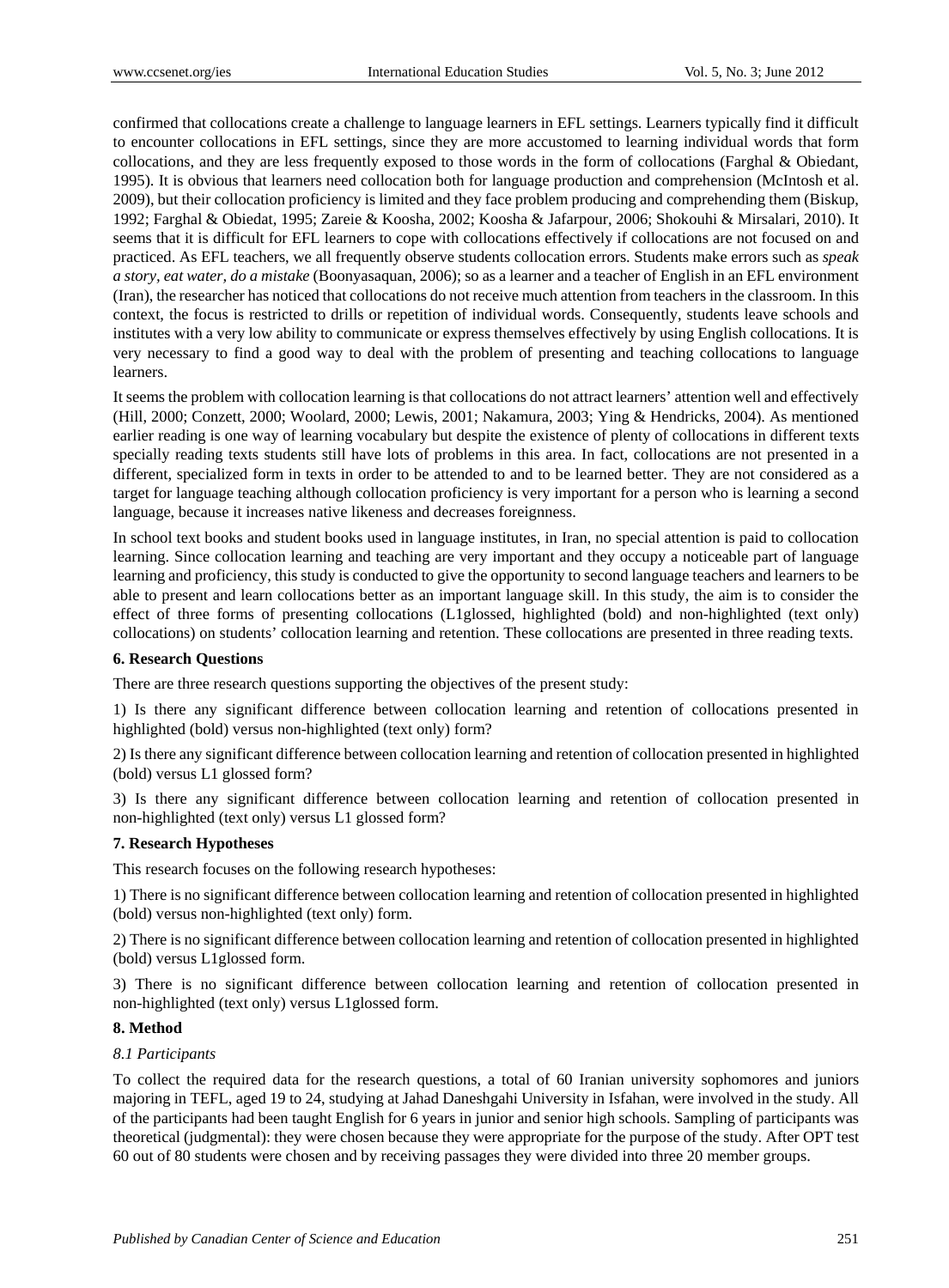## *8.2 Materials*

# 8.2.1 Oxford Placement Test

An Oxford Placement Test (OPT) was administered to determine homogeneity of the students. *Quick Placement Test* version 1 by Volkshochschulen was used to determine the proficiency levels of the participants. According to Allen (2004), the OPT is a highly economical and easy to administer test, which provides consistently meaningful scores from level 1 (beginner) upwards. The level required for the research was upper intermediate. Hulstijn and Laufer (2001) put forward Involvement Load Hypothesis, which proposes that task inducing higher involvement load is likely to produce better vocabulary retention effects. Therefore, in this study upper intermediate students read advanced reading passages to determine the amount of incidental collocation acquisition in EFL learners. On the other hand learners in lower levels are mostly concerned with vocabulary learning than collocation learning so upper level students are more appropriate for the study. The scores needed for upper intermediate were 37 to 47 out of 60. Participants whose scores were lower or more than the required scores were excluded.

## 8.2.2 Collocation Presentation Types

Based on the research questions, three different types of collocation presentation were used: text type one included Highlighted (bold) collocations, text type two included Non-highlighted (text only) collocations and text type three included L1glossed collocations. In other words, the participants read the texts under three different conditions: Highlighted (bold), Non-highlighted (text only) and L1glossed collocations. Participants in the Highlighted group read three texts with provision of bold collocations. Participants in Non-highlighted group read three texts with the provision of collocation exactly the same as other words in the texts. Participants in  $L_1$  glossed group read the texts provided with Persian equivalent of collocations.

## 8.2.3 Reading Texts

Although highlighting collocations in the texts, glossing them, developing recognition (multiple choices) test, and collecting data for three independent texts took much time and effort, the researcher preferred to use three texts in order to increase the number of collocations and therefore to increase generalization of the results. In fact applying only one text could limit generalization of the results. Therefore three texts with 45 collocations were selected, more collocations would help the researcher to find more and better knowledge about the effect of different types of presenting collocations on collocation learning and retention.

In the present study, three texts were selected from the book "English Collocation in Use" by Felicity O'Dell and Micheal McCarthy (2008). The first text entitled "Budget speech". The length of text was 321 words and its readability was 51.9. This text was prepared under 3 conditions (highlighted collocations, non highlighted collocations and  $L_1$ glossed collocations). The other two texts entitled "Ways of Remembering" and "Decision and solution" respectively were also chosen from the same book. The lengths of these texts were 212 and 260 and their readabilities were 54.2 and 59.1 respectively. These two texts were administered under 3 conditions as well (highlighted collocations, non highlighted collocations and  $L_1$  glossed collocations).

## *8.3 Target Collocation Selection*

The focus of the book "English Collocation in Use" by "Felicity O'Dell & Micheal McCarthy" (2008) is on using collocations in different passages. So the researcher did not have difficulty choosing target collocations. Target collocations were selected primarily based on presumptions made by some researchers about target word selection. Some researchers as (e.g. Jacobs, DuFon, & Fong, 1994; Watanabe, 1997) assumed that if particular words have not been explicitly taught or appeared in the text book glossary, they would be new to learners. Therefore, based on this assumption the collocations in the three passages were selected as target collocations. 23 collocations were selected from the text "Budget speech" and 22 collocations were selected from the other two texts "Ways of remembering" and "Decision and solution".

The meaning of L1glossed collocations was provided for the participants above each collocation in the texts. Collocations became bold in three texts for some participants and for some other participants collocations were left with no change, just the same as other words in the texts. The important point here is that glossed, highlighted and non highlighted texts were distributed randomly among students.

## *8.4 Collocation Test*

To investigate the immediate effect of L1glossed, highlighted (bold) and non-highlighted (text only) collocations on collocation learning, a multiple choice (MC) recognition test was administered to the participants immediately after reading the texts. The test based on "Budget speech" text included 23 recognition items, i.e. one item for each target collocation. Another test based on the other two texts "Ways of remembering" and "Decision and solution" was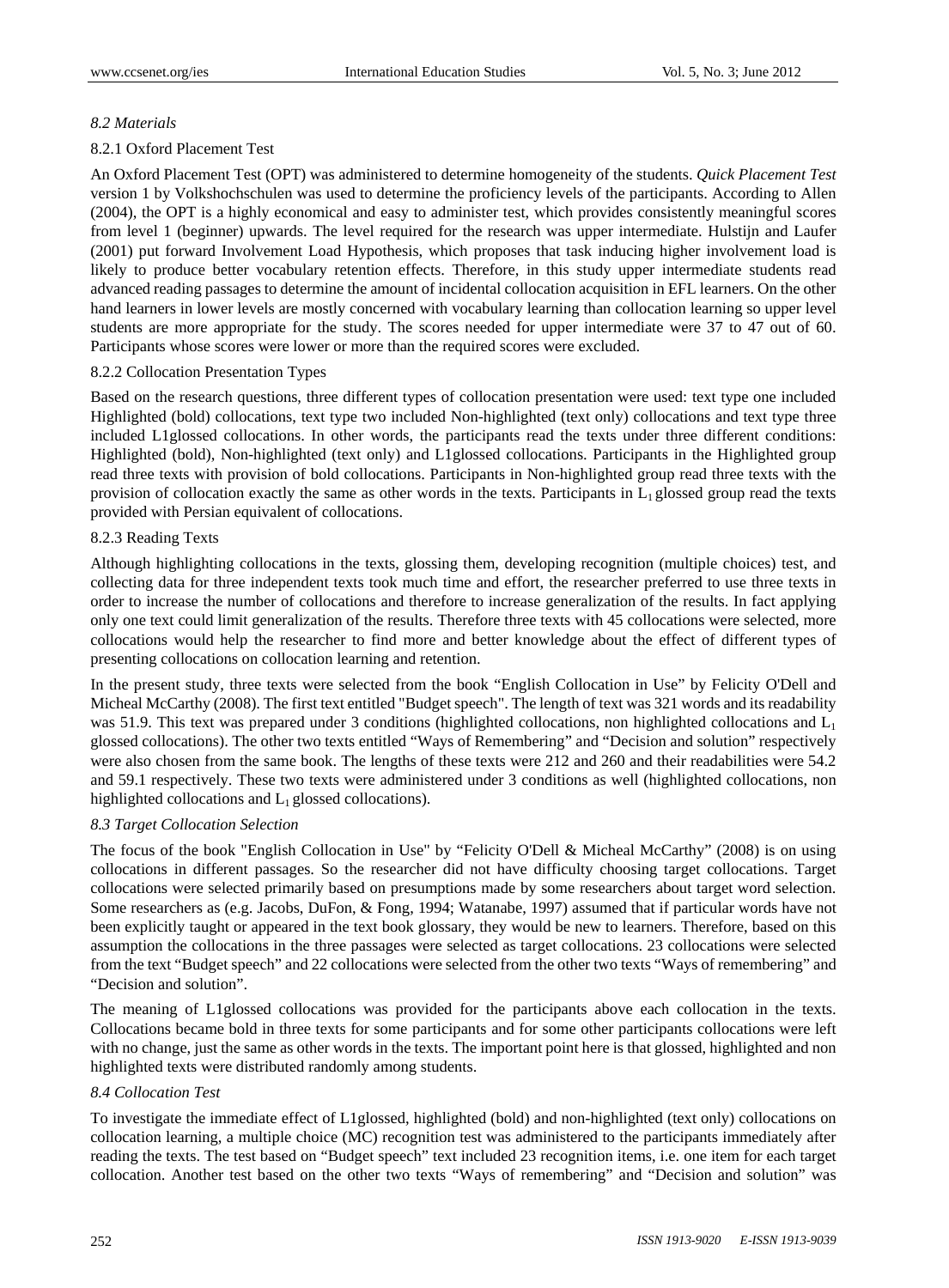prepared for participants including 22 recognition items, i.e. one item for each target collocation. The reliability of the test was calculated by KR-21 and it was .73, and the validity of the test was confirmed by some experts. The reading passages were administered in two sessions. The reason for this was that if the researcher had distributed all texts in one session, the number of collocations and items would have been too many and this might have affected the participant's performance. Participants received one point for each correct answer and no point for each wrong answer. The maximum possible score for the first test was 23 and for the second test was 22. The test required students to answer MC items with four alternatives. In each item a context was created and only one or two words of the collocations were given and one word was omitted. The participants were asked to complete the blank part with the correct word. The correct word was chosen from the text and the distracters were chosen from "Oxford Paper Back Thesaurus" by Betty Kirkpatrick (1994).

To study the delayed effect, the collocation test was administered to the participants two weeks later. The content and the requirements of the test were the same as the immediate test.

#### *8.5 Procedures*

After selecting and developing recognition test for the texts, data collection was conducted. A population of 80 Iranian university sophomores and juniors majored in TEFL at Jahad Daneshgahi University in Isfahan, both males and females took part in the study. All of them received an Oxford Proficiency Test (OPT) and those whose scores ranged from 37 to 47 (upper intermediate level) were chosen. After OPT only 60 participants were chosen for the experiment.

As there were three versions of reading texts (highlighted (bold), non-highlighted (text only) and L1 glossed), participants randomly received one text in the first session and in the next session those who had received the first text with highlighted collocations received the other two in highlighted as well and those who had received the first text with non highlighted collocations received the other two with non highlighted. Those who had received the first text with L1 glossed collocations received the other two with L1 glossed collocation as well. In fact, participants were randomly divided into three groups of 20. After each reading text, there was a comprehension test including 3 to 7 open ended questions. The questions were asked just in order to motivate students to read the texts. Immediate collocation test was administered to all participants immediately after collecting reading texts.

For the other two passages, a similar procedure was used for the same participants a day later. Delayed collocation post test administered to the participants two weeks later. The content and the requirements of the test were the same as the immediate post test.

#### *8.6 Data Analysis*

To address the research questions, the scores of the post tests of each type of collocations were analyzed separately by One-Way ANOVA. The dependent variable was participant's scores in tests which had two levels: immediate post test scores and delayed post test scores. The independent variable was collocation type which had three levels: highlighted, non highlighted and  $L_1$  glossed.

In addition to One-Way ANOVA, Scheffe post hoc was also applied to investigate the mean differences between groups on each post test. The P value of < .05 was used as the criterion of statistical significance for ANOVAs, and Post Hoc tests.

8.6.1 The Results of Immediate Collocation Test

To address the research questions, the collected data from immediate collocation tests was analyzed through applying One-way ANOVA and Scheffe Post hoc Tests.

In order to find out whether or not the differences are statistically significant, a one-way ANOVA was employed. Table 1 reveals the results of this ANOVA.

As it can be seen in the Table 2 the means of the three groups are different. For L1glossed group the mean is 34.80, for Highlighted group it is 30.15 and for Non highlighted group it is 24.65.

Table 3 shows that the differences among all groups are significant. In other words, L1 Glossed Group outperformed the other two groups, that is, Highlighted and Non-highlighted Groups; and Highlighted Group performed better than Non-highlighted Group. Therefore, all three hypotheses are safely rejected, and it can be claimed that presenting collocations in different formats does make differences in learning them.

#### 8.6.2 The Results of Delayed Collocation Test

Two weeks later a delayed collocation test was administered to see if the participants perform the same or differently in the delayed collocation test. Table 4 depicts the descriptive statistics for the delayed collocation test.

As it can be seen in the Table 4 the means of the three groups are different. For L1glossed group the mean is 22.60, for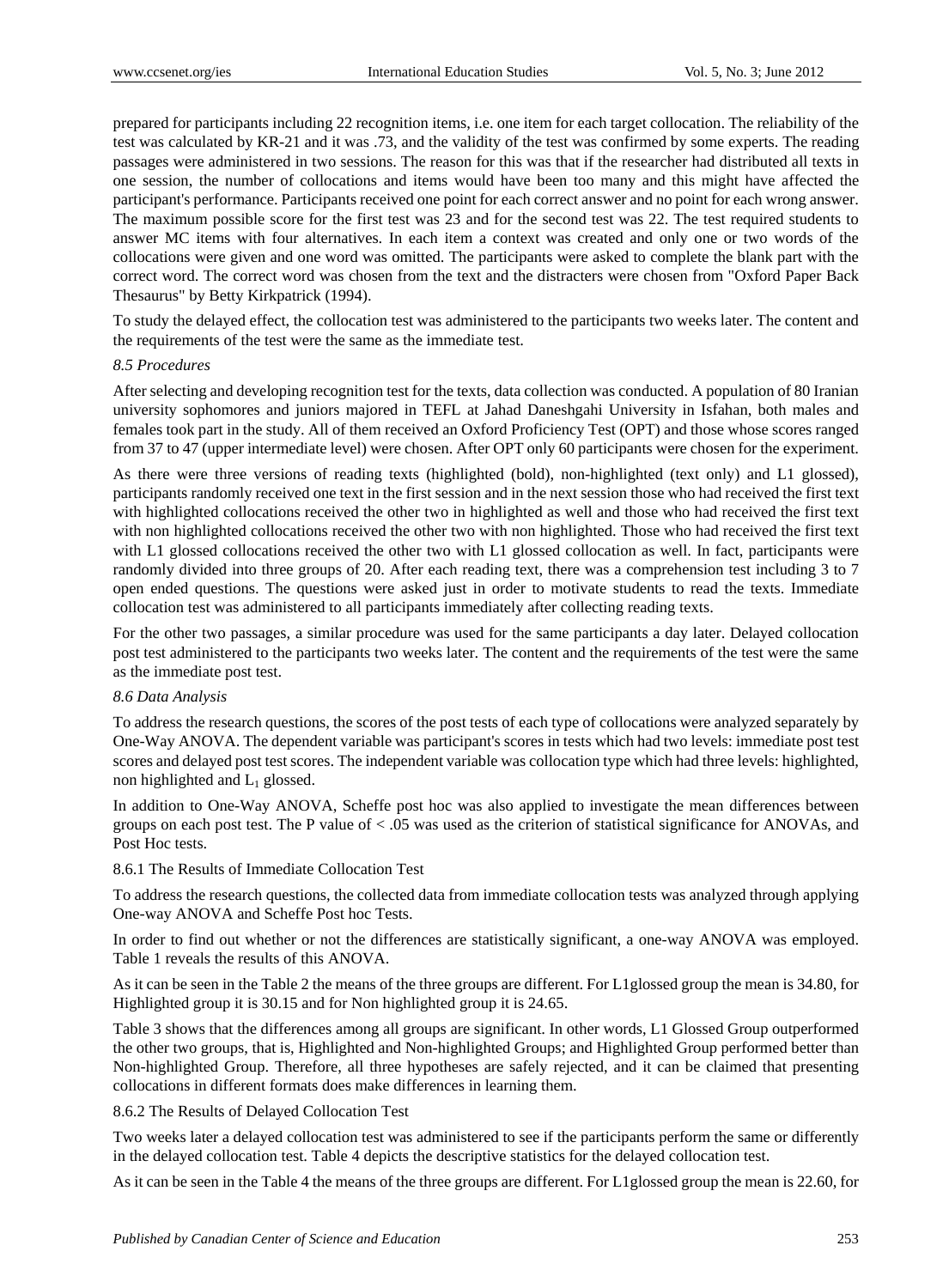Highlighted group it is 17.65 and for Non-highlighted group it is 12.50.

Table 4 tells us that the means are different. To understand if these differences are statistically significant or not, another one-way ANOVA was implemented. Table 5 reports the results of this ANOVA.

One can clearly see in Table 5 that the amount of F-observed is high enough to be significant ( $F = 13.560$ ,  $p < .000$ ); therefore, it can be said that the differences among the groups are statistically significant. To find out which groups are really different, a second Scheffe post hoc test was run. Table 6 presents the results of this post hoc test.

Table 6 shows that the differences among the performances of all three groups on the delayed collocation test were significant. In other words, L1 Glossed Group outperformed the other two groups, that is, Highlighted and Non-highlighted Groups; and Highlighted Group performed better than Non-highlighted Group. Therefore, once again, all three hypotheses, with regard to delayed collocation test, are safely rejected, and it can be claimed that presenting collocations in different formats makes differences in retaining them.

## **9. Discussion**

This section provides a specific discussion for each research question and makes attempt to link each finding to the existing literature.

The findings of this study showed that L1 glossed collocation group outperformed the highlighted and non highlighted collocation groups. As mentioned in literature review Hulstijn, Hollander and Greidanus (1996) have examined the effectiveness of glosses on incidental vocabulary learning. They studied L1 marginal glosses, bilingual dictionary use and text only (no glosses and no use of dictionary). They found that L1 marginal glosses were more effective than bilingual dictionary use and a text only condition.

In another study Duan and Yan (2004) examined the effects of multiple-choice glosses, single glosses and no glosses. The participants were 89 second year English major in Henan Institute of Technology. The material was an article from an English journal in Taiwan. Only 11 words were used for testing. Then participants took part in an immediate vocabulary posttest and a delayed one. The results indicated that both multiple-choice glosses and single glosses significantly promoted incidental vocabulary learning compared to no glossing.

Chen (2002) also compared the effect of L1 glossed, L2 glossed and non glossed on vocabulary learning with Taiwanese participants studying English as a second language. Eighty-five college freshmen were divided into three groups: L1gloss (Chinese), L2 gloss (English), and No gloss. They read a 193- word English text with 20 glossed words. Results of this study showed that the difference between L1 and L2 gloss groups was not statistically significant and that both glossed groups outperformed the no glossed group.

Therefore the findings of these studies are in line with the findings of our study. In our study L1glossed group outperformed the other two groups; not only non highlighted (text only) group but also highlighted (bold) group.

In terms of input enhancement, this study used input enhancement to teach collocations but in studies mentioned in literature review it was used for teaching other components of language especially grammatical points.

Some studies showed the positive effect of input enhancement on L2 target features learning. In a study by Shook (1994), 125 first and second year learners of Spanish participated in the study. The target forms were Spanish present perfect tense and relative pronouns written in larger font and bold form. Three groups were selected. The first group received text enhancement only. The second group received text enhancement with direction to pay attention to form and the third group were control group with no enhancement and no directions to pay attention to form. They were tested through a production test of relative pronouns, a production test of present perfect, a recognition test of relative pronouns, and a recognition test of present perfect. The results showed that the two text enhancement groups performed significantly better than the control group on all tasks, but no significant difference was found between those explicitly asked to attend to form and those without such directions. So, the findings of our research are in line with the findings of Shook's (1994) research.

And some studies showed negative effect of enhanced written input on L2 target features learning. In a study by Overstreet (1998), 50 native English speaking third semester university learners of Spanish took part in the study. The target form was imperfect tense in Spanish. They were underlined, bold and enlarged. Four groups were selected. The first group received familiar content and textual enhancement, second group received familiar content but no textual enhancement, the third group received unfamiliar content with textual enhancement and the fourth group received textual content with no textual enhancement. Students were tested through a true/false comprehension quiz in participants L2, a narration task of form and a circle the verb task. The results showed no positive effect for either content familiarity or textual enhancement on participants' intake of target form or comprehension, and they showed a negative effect for textual enhancement on meaning comprehension. So these findings are in opposite to the findings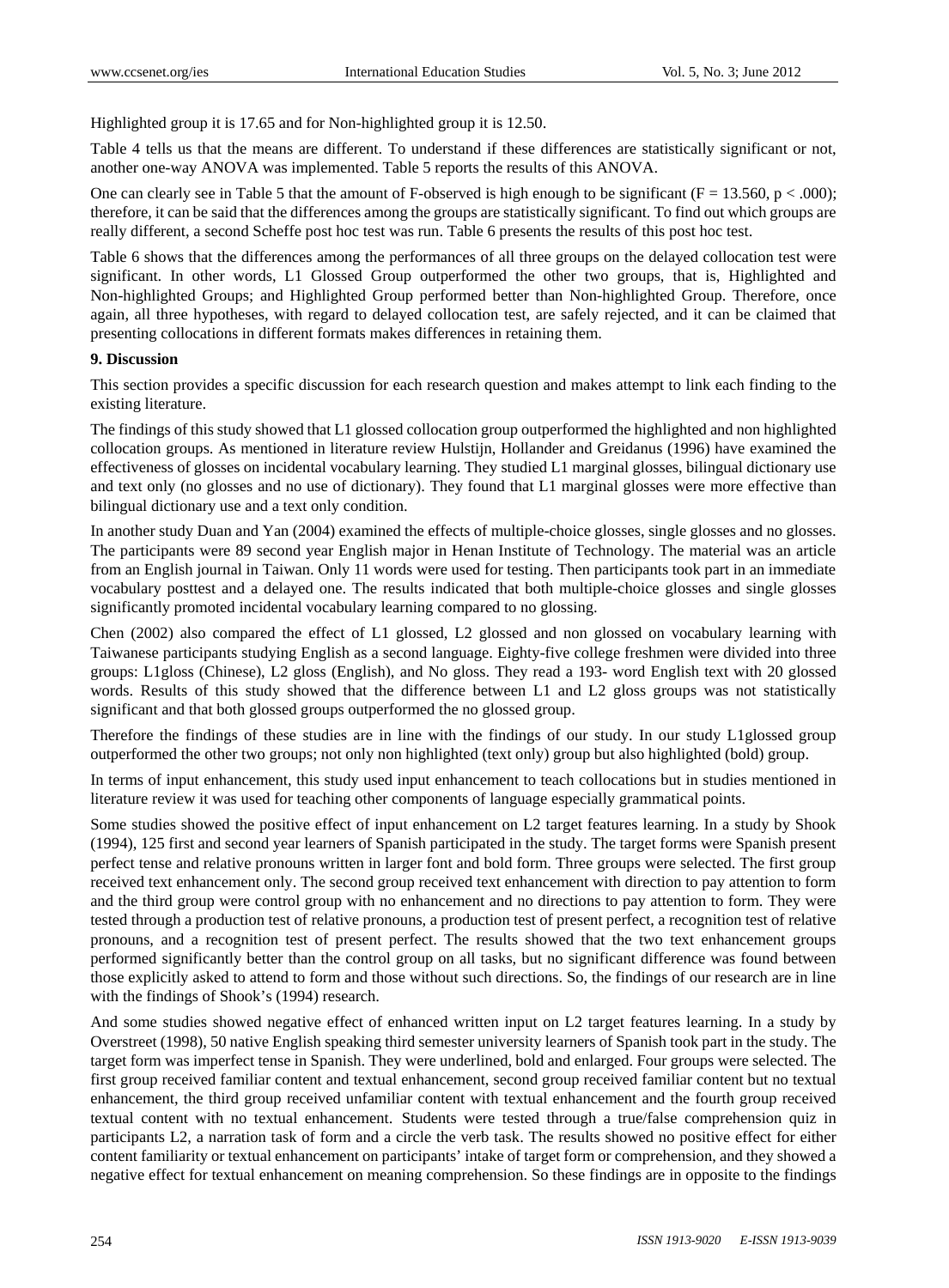of our research, because our research showed that highlighted (bold) group out performed non highlighted group.

The researcher has not found any studies comparing the effect of glossing and other forms of input enhancement with each other. But our research shows that the L1 glossed group outperformed the highlighted group. It seems that we cannot ignore the effect of L1 on second language learning. When we talk about the effect of L1 we usually talk about L1 interference, and we mostly mean that this interference interrupts L2 learning. But our study showed that L1 not only does not interrupt L2 learning but also can improve it and has a positive effect on L2 learning. The other method used in this study was bolding. This group also outperformed the control group, and it actually confirms Smith's idea about the positive effect of input saliency on L2 learning.

#### **10. Implications**

It seems that collocation competence can influence EFL learners' overall language ability. Collocations have an effective role in the successful and native-like performance of EFL learners. Collocation knowledge is very important not only for language accuracy but also for language fluency. EFL teachers in Iran should become aware of the problematic areas with collocation in Iranian students in order to be able to find a way of improving their knowledge in the use of English collocations. The nature of collocation should be taught to EFL learners in order to prepare them to use collocations appropriately and accurately in their language production skills and to understand them properly in their language reception skills. In this study, the idea that enhanced input can affect second language learning in a positive way was proven. Whereas the majority of previous input enhancement L2 studies have investigated the effect of typographical input enhancement on L2 grammatical and phonological features the present study has tried to add the effect of textual input enhancement on L2 collocation learning.

## **References**

Allen, D. (2004). *Oxford Placement Test*. Oxford, Oxford University Press.

Bahns, J., & Eldaw, M. (1993). Should we Teach EFL Students Collocations? *System*, *21*(1), 101–114. http://dx.doi.org/10.1016/0346-251X(93)90010-E

Benson, M., Benson, E., & Ilson, R. (1986). *The BBI combinatory dictionary of English*. Amsterdam: John Benjamins Publishing Company.

Biskup, D. (1992). Ll influence on learners' renderings of English collocations: A Polish/German empirical study. In P. L. Arnaud & H. Bejoint (Eds.), *Vocabulary* & *applied linguistics.* Houndmills, Basingstoke, Hampshire: Macmillan Academic & Professional Ltd.

Brown, C., & Payne, M. E. (1994). *Five Essential Steps of Processes in Vocabulary Learning*. Paper presented at the TESOL Convention, Baltimore.

Chen, H. (2002)*. Investigating the Effects of L1 and L2 Glosses on Foreign Language Reading* Comprehension and Vocabulary Retention. Paper Presented at the Annual Meeting of the Computer-Assisted Language Instruction Consortium, Davis, CA.

Conklin, K & Schmitt, N. (2007). Formulaic Sequences: Are They Processed More Quickly than Nonformulaic Language by Native and Nonnative Speakers? *Applied Linguistics*, *29*(1), 72-89. http://dx.doi.org/10.1093/applin/amm022

Conzett, J. (2000). Integrating collocation into a reading and writing course. In Michael Lewis (Ed.), *Teaching collocation: further developments in the lexical approach*, Heinle, Boston.

Cowie, A. P., & Howarth, P. (1996). Phraseological competence and written proficiency. In G. M. Blue & R. Mitchell (eds.), *Language and education, 11, 80-93*. Clevendon: Multilingual Matters.

Doctoral dissertation, Waseda University. (2005). [Online] Available: http://www. dspace.wul.waseda.ac.jp/dspace/bitstream/Honbun.pdf. (November 5, 2009)

Duan, SH., & Yan, Ch., (2004). The Effects of Multiple Annotations on Incidental Vocabulary Acquisition*. Foreign Language Teaching and Research (bimonthly), 36,* 213-218.

Farghal, M., & Obiedant, H. (1995). Collocations: a Neglected Variable in EFL. *IRAL*, *33*(4), 315-331. http://dx.doi.org/10.1515/iral.1995.33.4.315

Firth, J. R. (1957). Modes of meaning. In J. R. Firth (Eds.), *Papers in linguistics*, (pp190–215). Oxford: Oxford University Press.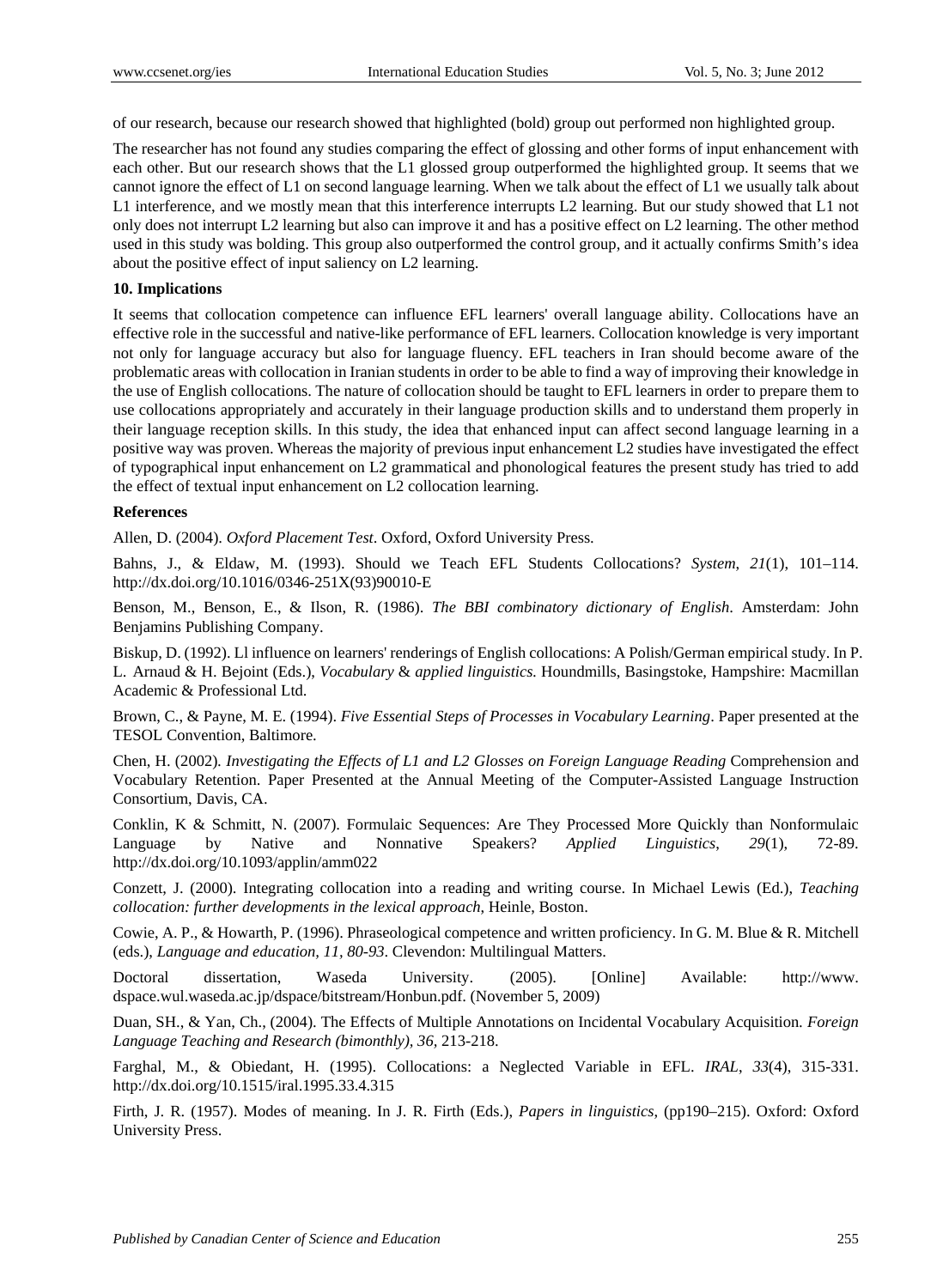Gyllstad, H. (2005). *Words That Go Together Well: Developing Test Formats for Measuring Learner Knowledge of English Collocations*. [Online] Available: http://www.sol.lu.se/engelska/dokument/wp/vol05/gyllstad-wp-05.pdf (June 3, 2009)

Hatch, E., & Brown, C. (2001). Vocabulary, *semantic and language education, Beijing*. Foreign Language Teaching and Research Press and Cambridge University press.

Higuchi, M. (1999). *Collocational Problems in EFL Learning*. [Online] Available: http://bambi.u-shizuoka-ken.ac.jp/kiyou.pdf (October 27, 2010)

Hill, J. (2000). Revising priorities: From grammatical failure to cllocational success. In Lewis, M. (Ed.) (2000) *Teaching collocation: Further developments in the lexical approach* (pp. 47-69). London: Heinle Cengage Learning.

Howarth, P. (1998). Phraseology and Second Language Proficiency. *Applied Linguistics, 19*(1), 24–44. http://dx.doi.org/10.1093/applin/19.1.24

Hulstijn, J. H. (2001). Intentional and incidental second language vocabulary learning: A reappraisal of elaboration, rehearsal and automaticity. In Robinson, P. (Ed.). *Cognition and Second Language Instruction, (pp.*258-287). Cambridge: C.U.P.

Hulstijn, J. H., Hollander, M., & Greidanus, T. (1996). Incidental Vocabulary Learning by Advanced Foreign Language Students: The Influence of Marginal Glosses, Dictionary Use, and Reoccurrence of Unknown Words. *The Modern Language Journal*, *80*(3), 327-339. http://dx.doi.org/10.1111/j.1540-4781.1996.tb01614.x

Hussein, R. F. (1990). Collocations: The Missing Link in Vocabulary Acquisition amongst EFL Learners. *Papers and Studies in Contrastive Linguistics, 26*(26), 123-136.

Jacobs, G. M., Dufon, P., & Fong, C. H. (1994). L1 and L2 Vocabulary Glosses in L2 Reading Passages: Their Effectiveness for Increasing Comprehension and Vocabulary Knowledge. *Research in Reading*, *17*(1), 19-28. http://dx.doi.org/10.1111/j.1467-9817.1994.tb00049.x

Knight, S. (1994). Dictionary: The Tool of Last Resort in Foreign Language Reading? A New Perspective. *Modern Language, 78*, 285–299. http://dx.doi.org/10.1111/j.1540-4781.1994.tb02043.x

Koosha, M., & Jafarpour, A. (2006). Data- Driven Learning and Teaching Collocation of Prepositions: the Case Study of Iranian EFL Adult Learners, *Asian EFL Journal*, *8*(4), 192-209. [Online] Available: http://www.asian-efl-journal.com/Dec\_06\_mk&aaj.php (August 4, 2010)

Koya, T. (2005). *The Acquisition of Basic Collocations by Japanese Learners of English*.

Krashen, S. (1981). *Second language acquisition and second language learning*. Oxford: Pergamon Press.

Krashen, S. (1989). We Acquire Vocabulary and Spelling by Reading : Additional Evidence for the Input Hypothesis. *Modern Language 73*, 440-464. http://dx.doi.org/10.1111/j.1540-4781.1989.tb05325.x

Leow, R. (2001). Do Learners Notice Enhanced Forms while Interacting with the L2? An Online and Offline Study of the Role of Written Input Enhancement in L2 Reading. *Hispania, 84*, 496-509. http://dx.doi.org/10.2307/3657810

Lewis, M. (2000). *Teaching collocation: Further development in the lexical approach.* Hove, Brighton: Language Teaching Publications.

Lim, J. (2007). Input Enhancement in the EFL Learning of Present Perfect and the Lexical Aspect. *Modern English Education, 8*(3), 38-60.

Luo, Y. (2009). *The Influence of the Intermediary System of Cognition on Vocabulary Acquisition for Chinese English Majors*. [Online] Available: www.ccsenet.org/jurnal.html (June 2, 2010)

McCarthy, M. (1990). *Vocabulary*. Oxford: Oxford University Press.

McIntosh, Colin, Francis, B., & Poole, R. (2009). *Oxford collocations dictionary for students of English* (*OCD).*  Oxford: Oxford University Press.

Miyasako, N. (2002). Does Text Glossing Have any Effects on Incidental Vocabulary Learning through Reading for Japanese Senior High School Students? *Language Education* & *Technology, 39,* 1-20.

Nakamura, M. (2003). *Teaching Collocation to Children: Raising Young Learners' Language Awareness.* [Online] Available: http://www.davidenglishhouse.com/en/resources/snakes/winter2003/features/nakamura.pdf (September 8, 2010)

Nation, P. (1990). *Teaching and learning vocabulary*. New York: Newbury House Publishers.

Nation, P. (2001). *Learning vocabulary in another language*. Cambridge: Cambridge University Press.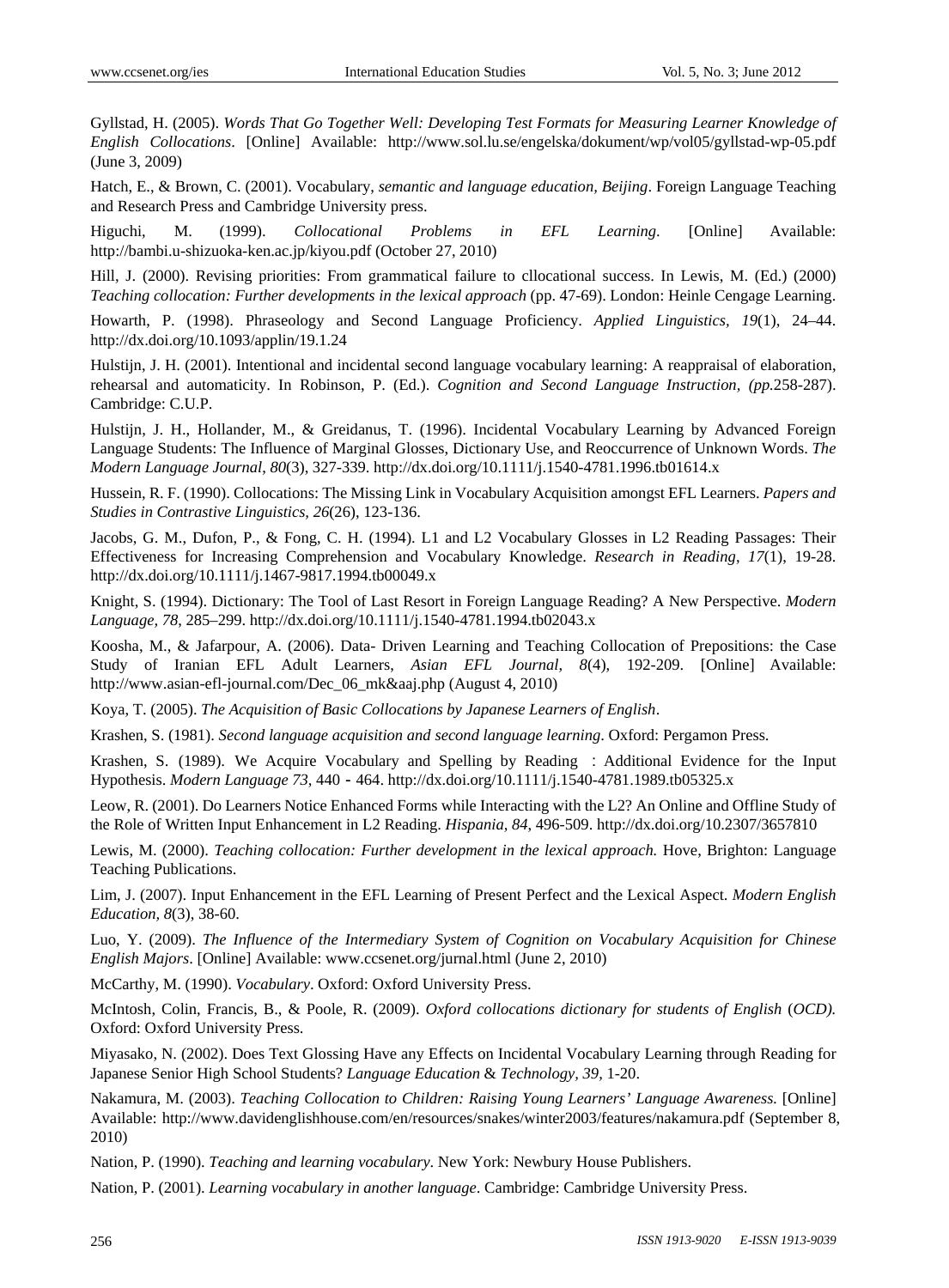O'dell, F., & McCarthy, M. (2008). *English Collocations in Use.* Cambridge: Cambridge University Press.

O'Malley, J. M., & Chamot, A. U. (1990). *Learning strategies in second language acquisition.* Cambridge: Cambridge University Press.

Overstreet, M. (1998). Text Enhancement and Content Familiarity: The Focus of Learner Attention. *Spanish Applied Linguistics, 2*, 229-258.

Richards, W., & Renandya, A. (2002). *Methodology in language teaching: An anthology of current practice*. 157-272. New York: Cambridge University Press.

Schmidt, R. (1994). Implicit learning and the cognitive unconscious: Of artificial grammars and SLA. In Ellis, N.C., (Ed.), *Implicit and explicit learning of languages (pp.165-210)*. London: Academic Press.

Schmidt, R. (1995). Consciousness and foreign language: A tutorial on the role of attention and awareness in learning. In R. Schmidt (Ed.), *Attention and awareness in foreign language teaching and learning* (pp.12-55). University of Hawaii.

Schmitt, N. (2008). Review Article Instructed Second Language Vocabulary Learning *Language Teaching Research 12*(3), 329–363. http://dx.doi.org/10.1177/1362168808089921

Segler, T. M. (2001). *Second Language Vocabulary Acquisition and Learning Strategies in ICALL Environment*. [Online] Available: http://www.dai.ed.ac.uk/homes/thomass (October 22, 2010)

Sharwood, S. M., **(**1993). Input Enhancement in Instructed SLA: Theoretical Bases. *Studiesin Second Language Acquisition 15*, 165–79. http://dx.doi.org/10.1017/S0272263100011943

Shehata, A. (2008). *L1 Influence on the Reception and Production of Collocations by Advanced ESL/EFL Arabic Learners of English*. [Online] Available: http://etd.ohiolink.edu/view.cgi/Shehata/Asmaa/K.pdf?ohiou1218237449.(October 4, 2010)

Shei, C. C., & Pain, H., (2000). An ESL Writer's Collocational Aid. *Computer Assisted Language Learning*, *13*(2), 0958-8221.

Shokouhi, H., & Mirsalari, GH. (2010)*. Collocational Knowledge versus General Linguistic Knowledge among Iranian EFL Learners. Teaching English as a Second or foreign language*. [Online] Available: http://tesl-ej.org/pdf/ej52/a7.pdf (September 16, 2010)

Shook, D. J. (1994). FL/L2 Reading, Grammatical Information, and the Input-to-Intake Phenomenon. *Applied Language Learning, 5,* 57-93.

Watanabe, Y. (1997). Input, Intake, and Retention: Effects of Increased Processing on Incidental Learning of Foreign Language Vocabulary. *Studies in Second Language Acquisition, 19*(3), 287-307. http://dx.doi.org/10.1017/S027226319700301X

Wilkins, D. A. (1972). *Linguistics in language teaching*. London: Edward Arnold.

Woolard, G. (2000). Collocation encouraging learner independence. In Lewis, M. (Ed.), *Teaching collocation: Further developments in the lexical approach (pp.28-46)*. London: Heinle Cengage Learning.

Ying, Y & Hendricks, A. (2004). *Collocation Awareness in the Writing Process*. [Online] Available: http://www.nus.edu.sg/celc/research/relt/files/Vol3/51-78yang/hendricks.pdf (August 9, 2009).

Zareie, A & Koosha, M. (2002). *Pattern of the Iranian Advanced Learners Problems with English Collocations: A Focus on Lexical Collocations.* [Online] Available: http://www.sid.ir/en/VEWSSID/J\_pdf (September 2, 2010)

Table 1. The Results of One-way ANOVA on the Immediate Collocation Test

| Source                | SS       | df | MS      | F      | Sig  |
|-----------------------|----------|----|---------|--------|------|
| <b>Between Groups</b> | 1032.633 |    | 516.317 | 23.766 | .000 |
| Within Groups         | 1238.300 | 57 | 21.725  |        |      |
| Total                 | 2270.933 | 59 |         |        |      |